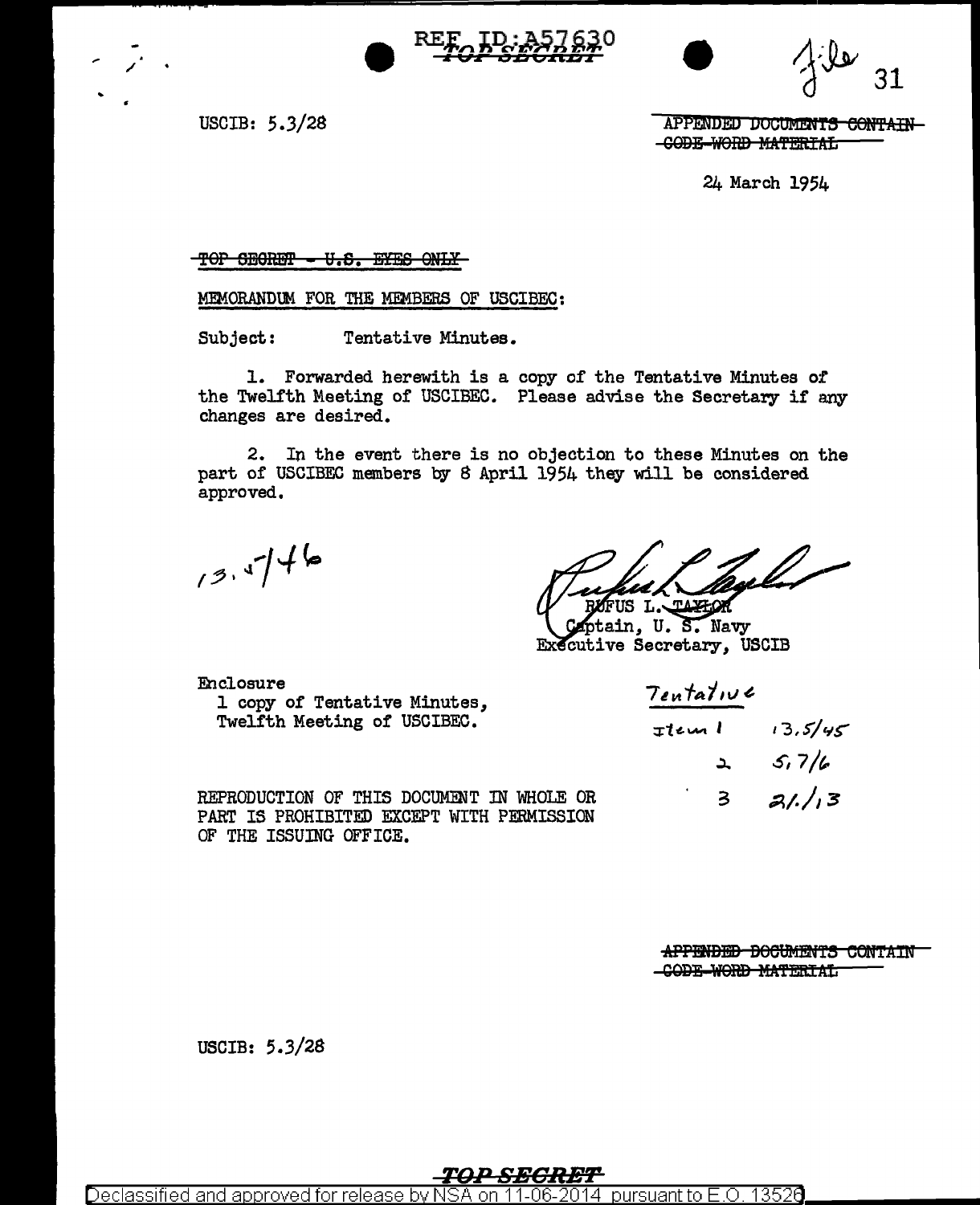## $-00$ NFIBENTIAL  $-$  U.S. FIES ONLY

## MINUTES OF THE TWELFTH MEETING

 $\mathbf{r}$ 

 $\hat{\textbf{r}}$ 

REF ID:A57630<br>CONFIDENTIAL

# OF THE

## USCIB EXECUTIVE COMMITTEE

# Captain Rufus L. Taylor, USN, Chairman

PRESENT:

| DEFENSE:      | Mr. Randolph V. Zander<br>(for Mr. William H. Godel)                |  |
|---------------|---------------------------------------------------------------------|--|
| STATE:        | Mr. Robert F. Packard<br>(for Mr. T. Achilles Polyzoides)           |  |
| FBI:          | Mr. Victor P. Keay                                                  |  |
| NSA:          | Captain Dwight M. Agnew, USN                                        |  |
| CIA:          | (for Mr. Huntington D. Sheldon)                                     |  |
| ARMY:         | Lt. Colonel Glen C. Long                                            |  |
| NAVY:         | Captain William M. McCormick                                        |  |
| AIR FORCE:    | Colonel Charles M. Townsend                                         |  |
| SECRETARIAT:  | Mr. H. D. Jones<br>Mrs. D. O. Tucker                                |  |
| ALSO PRESENT: | <b>OGA</b>                                                          |  |
| DEFENSE:      | Mr. Milton S. Zaslow                                                |  |
| STATE:        | Mr. Robert G. Walker                                                |  |
| FBI:          | Mr. S. Drake Ellis                                                  |  |
| <u>NSA:</u>   | Mr. Benson K. Buffham<br>Mr. Cecil C. Corry<br>Mr. Philip J. Patton |  |

CIA:

 $\mathbf{r}$ 

 $\ddot{\phantom{0}}$ 

CONFIDENTIAL